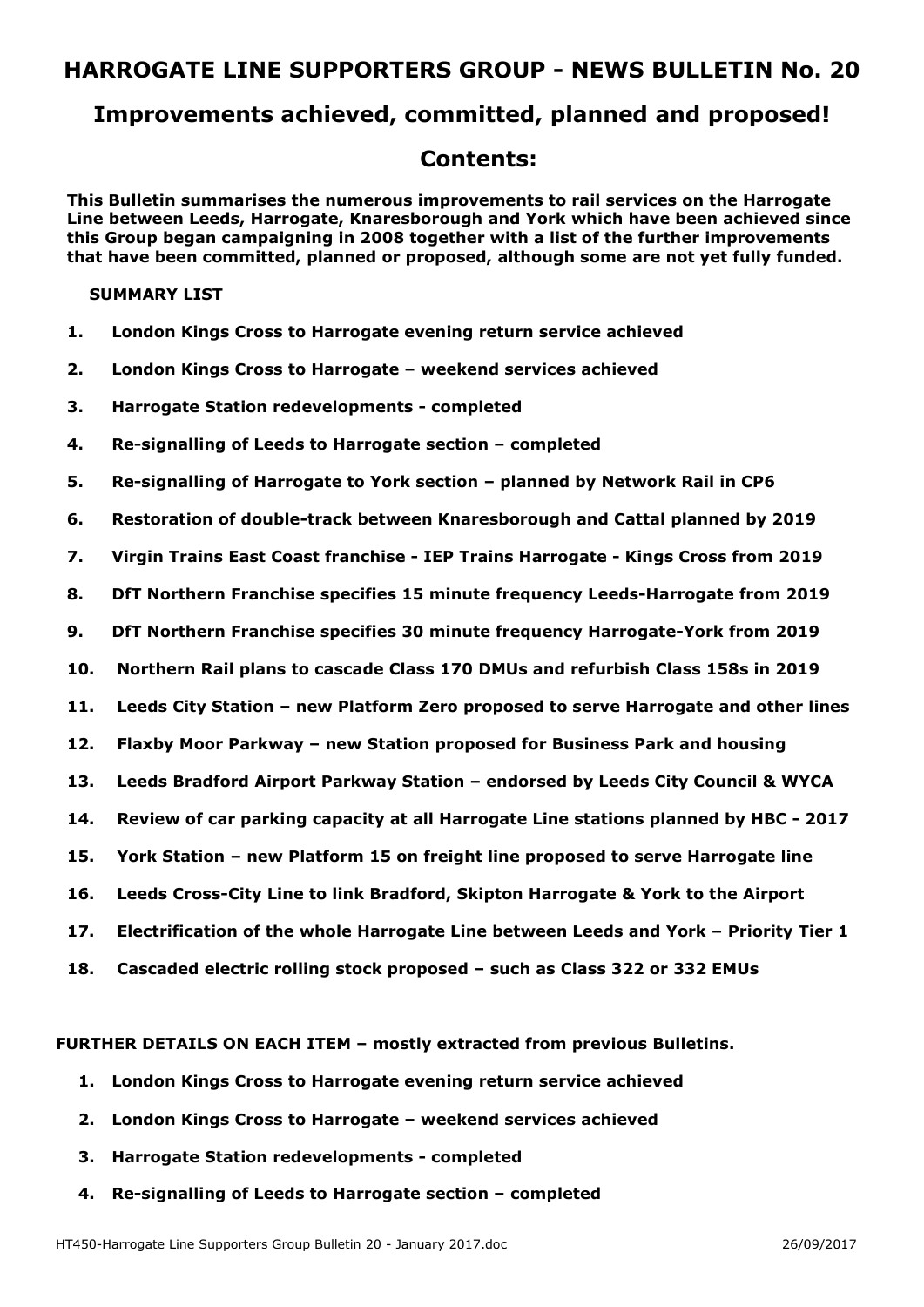## **Improvements achieved, committed, planned and proposed!**

## **5. Re-signalling of Harrogate to York section – planned by Network Rail in CP6**

## **6. Restoration of double-track between Knaresborough and Cattal planned by 2019**

### **7. Virgin Trains East Coast franchise - IEP Trains Harrogate - Kings Cross from 2019**

In May 2016 the Office of Rail and Road approved the allocation of paths on the East Coast Main Line. The good news for Harrogate is they have found in favour of Virgin Trains East Coast bid to run additional direct trains between Harrogate and London from May 2019. This is the key paragraph:-

 "*71. In line with our duties, and particularly those to promote railway service performance, protect user interests and promote use of the network, we approved the VTEC extensions to Bradford, Lincoln and Harrogate on the basis of the clear evidence of net benefits from better serving these communities. We will direct Network Rail to agree firm rights for these service extensions from May 2019, as requested by VTEC."* 

Virgin Trains East Coast have confirmed that new IEP Class 800 bi-mode trains are scheduled to be operating direct Harrogate to London Kings Cross services via Leeds from May 2019, initially seven times a day each way on weekdays and six times a day each way at weekends, that is every two hours. The end-to-end journey time will be about 2 hours 50 minutes. The weekday timetable is:

| Southbound:                | Northbound                   |
|----------------------------|------------------------------|
| <b>Departing Harrogate</b> | <b>Departing Kings Cross</b> |
| 05.xx                      | 06.xx                        |
| 07.xx                      | 08.xx                        |
| 09.xx                      | $10$ . $xx$                  |
| 11.xx                      | 12.xx                        |
| 13.xx                      | 14.xx                        |
| 15.xx                      | 16.xx                        |
| 17.xx                      | 18.xx                        |

Virgin hope to operate a standard clock-face timetable; so it would be the same time past the hour, with the exception of the first southbound service. Actual times are not yet available, but we are expecting the earlier morning southbound service to arrive into Kings Cross before 09.00 and a new early morning northbound service to arrive into Harrogate before 10.00. These times will be ideal for both business and leisure travellers in each direction.

### **8. DfT Northern Franchise specifies 15 minute frequency Leeds-Harrogate from 2019**

- **9. DfT Northern Franchise specifies 30 minute frequency Harrogate-York from 2019**
- **10. Northern Rail plans to cascade Class 170 DMUs and refurbish Class 158s in 2019**
- **11. Leeds City Station new Platform Zero proposed to serve Harrogate and other lines**
- **12. Leeds Bradford Airport Parkway Station planned by Leeds City Council**
- **13. Review of car parking capacity at all Harrogate Line stations planned by HBC 2017**
- **14. York Station new Platform 15 on freight line proposed to serve Harrogate line**
- **15. Flaxby Moor Parkway new Station proposed for Business Park and housing**
- **16. Leeds Cross-City Line to link Bradford, Skipton Harrogate & York to the Airport**

**17. Electrification of the whole Harrogate Line between Leeds and York – Priority Tier 1**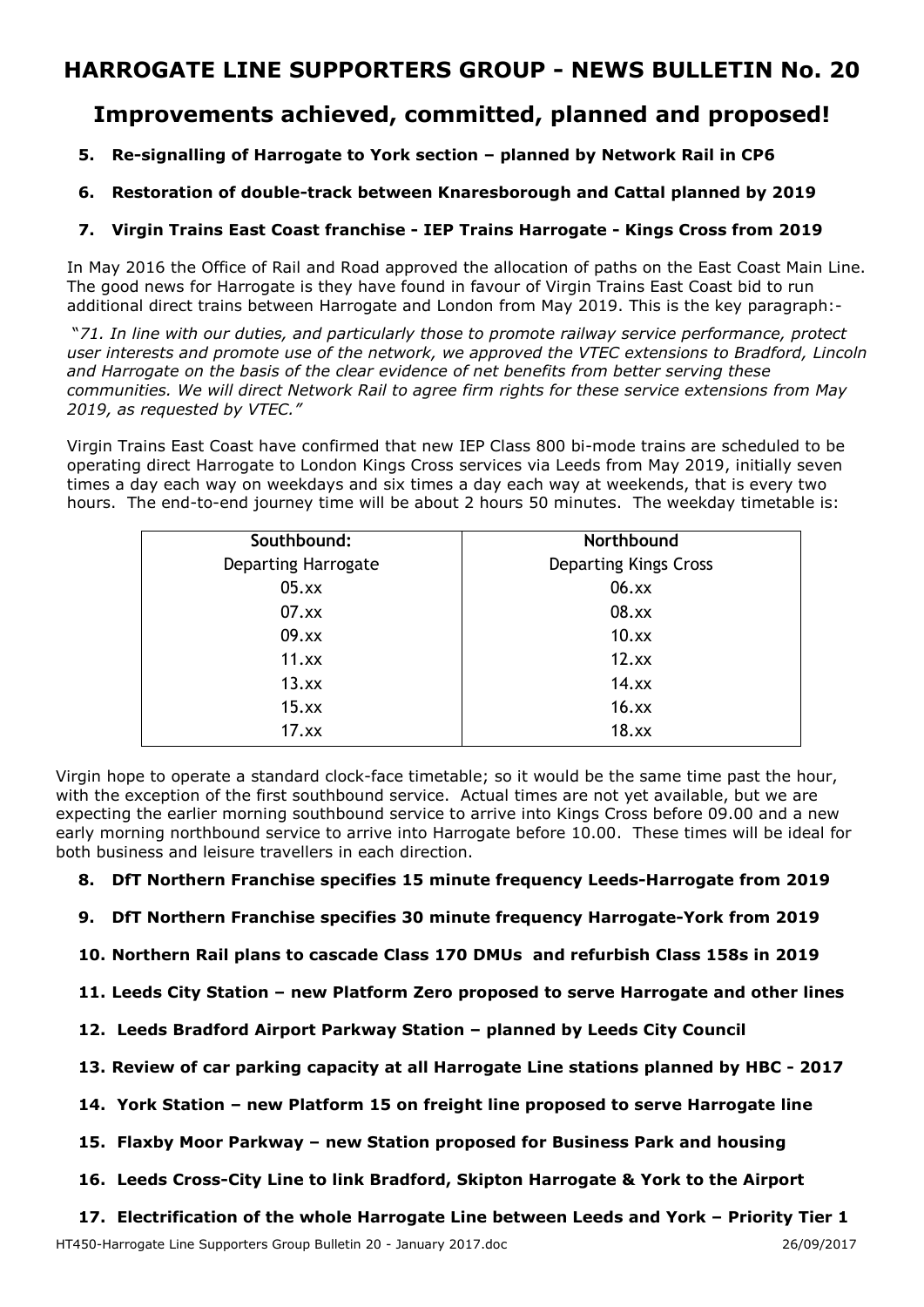# **Improvements achieved, committed, planned and proposed!**

### **18. Cascaded electric rolling stock proposed – such as Class 322 or 332 EMUs**

**19.**

### **5. Arriva Rail North's plans to transform rail travel in the North of England!**

Arriva Rail North won the franchise bid for local rail services across the whole of northern England including the Harrogate Line services with effect from  $1<sup>st</sup>$  April 2016. They took over the existing rolling stock and the current staff who will be transferred under TUPE rules from the current Abellio-Serco partnership. We were pleased to hear that Arriva Rail North has appointed Alex Hynes as Managing Director for the Northern Franchise. Alex was the former Northern Rail MD, so continuity is assured.

Richard Allan, formerly Commercial Director in the previous franchise, is now Customer and People Experience Director. When I queried the job title, Alex explained the role: *"The Customer and People Experience Director will oversee the delivery of strategies that enable our people to deliver an excellent service to our customers including training, communication, coaching, development, empowerment, technology. Highly engaged employees deliver excellent customer service, something old Northern proved (highest ever employee engagement drove highest ever customer satisfaction)"* 

On launching the new Franchise, Alex Hynes said: *Rail passengers across the North will soon benefit from new trains, a 37 per cent increase in peak time capacity and revamped ticketing as Arriva launches the new-look Northern rail franchise today*. *One of the largest transport networks in the UK, Northern provides more than 16,000 weekly train services to a population of 15 million people. By 2019, Arriva will have increased services to more than 18,000 each week whilst also replacing the unpopular Pacer trains through a multi-million pound rolling stock investment programme.*

The unveiling of the new franchise was marked in a ceremony at Manchester Piccadilly station where Transport Minister Andrew Jones joined Arriva UK Trains Managing Director Chris Burchell, Managing Director of Northern Alex Hynes and transport partners from Rail North. The start of the franchise marks only the beginning of Arriva's plans to transform rail travel in the North of England. By injecting a total of £1bn throughout the next nine-years, Arriva said that their plans include:

• New and refurbished trains: Within three years, Arriva will introduce 281 new carriages, fully refurbish the remaining fleet and remove all Pacer trains. All trains will have free WiFi by 2019.

• More services and faster journeys: A 12 per cent increase in the number of services by 2019 – giving passengers greater choice with over 2,000 more services each week from December 2017

- New timetables will also provide 100 new through journey opportunities across Leeds, Manchester, Newcastle, Sheffield and other regional hubs.
- More capacity: With more and longer trains, there will be a 37 per cent increase in peak time capacity within the next three years.

Improved connections through Northern Connect: Launching in 2019 with new trains, inter-urban Northern Connect services will provide faster city connections through a network of 12 long distance routes. They will provide faster connections to Leeds, Liverpool, Manchester, Newcastle and Sheffield, including new services from Bradford to Manchester Airport and Lincoln to Leeds. Northern Connect services will offer free WiFi, plug sockets, tables, air conditioning and seat reservations.

• Significant station improvements: Investing in stations to give customers easier access to information and providing new seating and waiting areas. This includes video help points being introduced at 447 stations and customer information screens at more than 160 new locations.

• Value for money and choice: Creating easier ticketing options, including advanced and off-peak fares, encouraging leisure journeys and reducing peak overcrowding.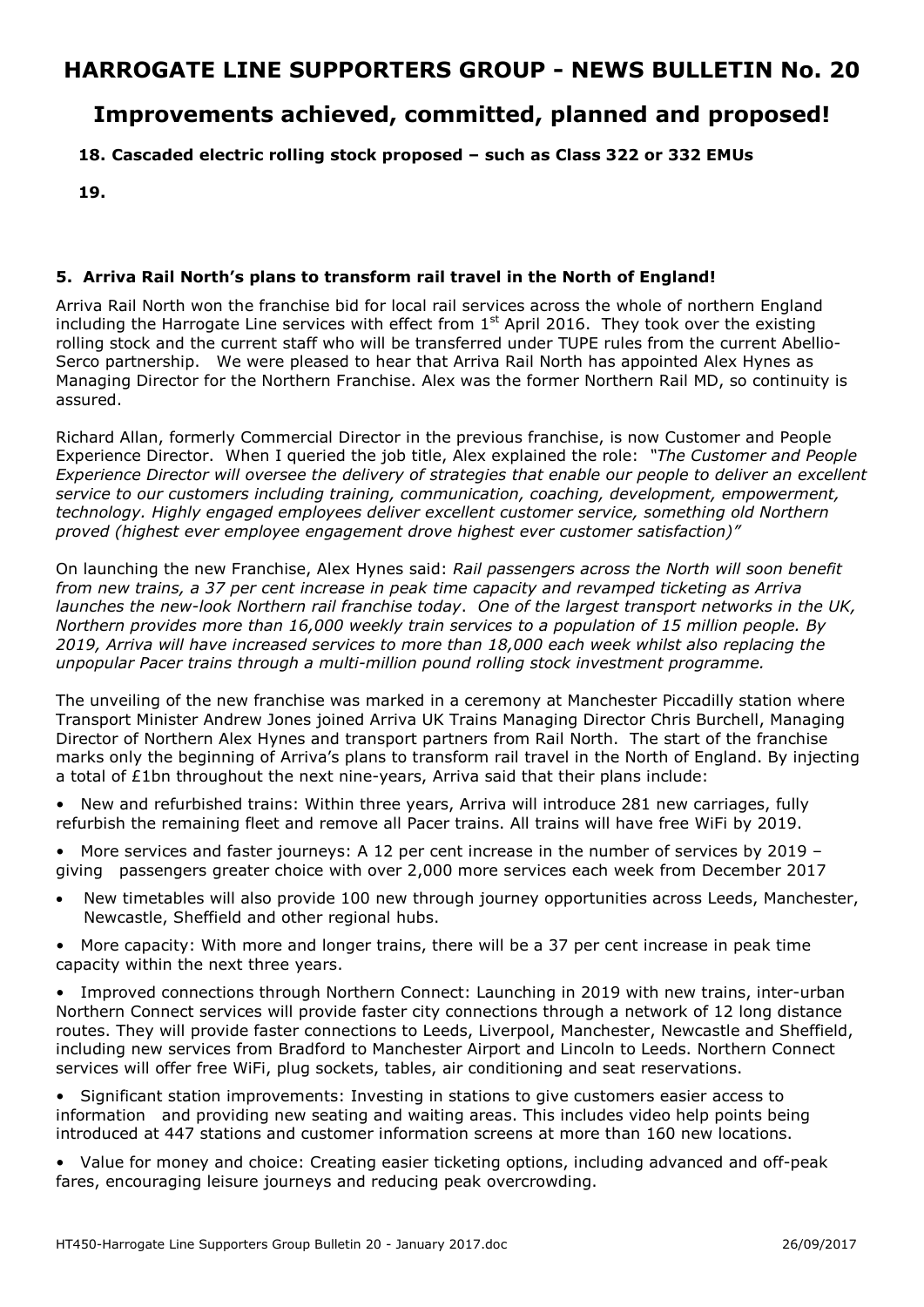## **Improvements achieved, committed, planned and proposed!**

• Northern employees: 45 currently un-staffed stations will be staffed and there will be extended opening hours at 54 locations.

Alex Hynes, Managing Director of Northern, said: *"Today is the day we begin to deliver our plans for the exciting next phase of Northern and each and every one of the team is focussed and determined to deliver for customers. Investment is exactly what customers wanted and we are looking forward to achieving major improvements before the end of the decade."* 

Alex subsequently spoke to the Railfuture Yorkshire Branch AGM in Leeds on 9th April and gave a detailed presentation on the above points and also answered numerous questions from members.

In the May issue of CONNECTIONS EXPRESS, their regular email bulletin for Northern stakeholders, Alex amplified his vision for the franchise as follows:

*We are now just over a month into the new franchise and the dust is beginning to settle on what is going to be a transformational time for the railway in the North of England.*

*Forgive me if some of this is already known to you, and for many it will, but it's worth just looking at some of the detail of the new Northern franchise, operated by Arriva, for the next nine years. There's a billion pounds of investment coming. Yes, that really is £1 billion. It's a staggering amount, but with it comes the responsibility to ensure it is invested wisely and to the maximum benefit for the people who use our railway. You wouldn't expect anything less from Arriva and Northern.* 

*Over the first 44 months of the franchise we will have a clear focus on four main business activities. I call it our 4 in 44 and you will see and hear it mentioned regularly. The illustration below may help your understanding.*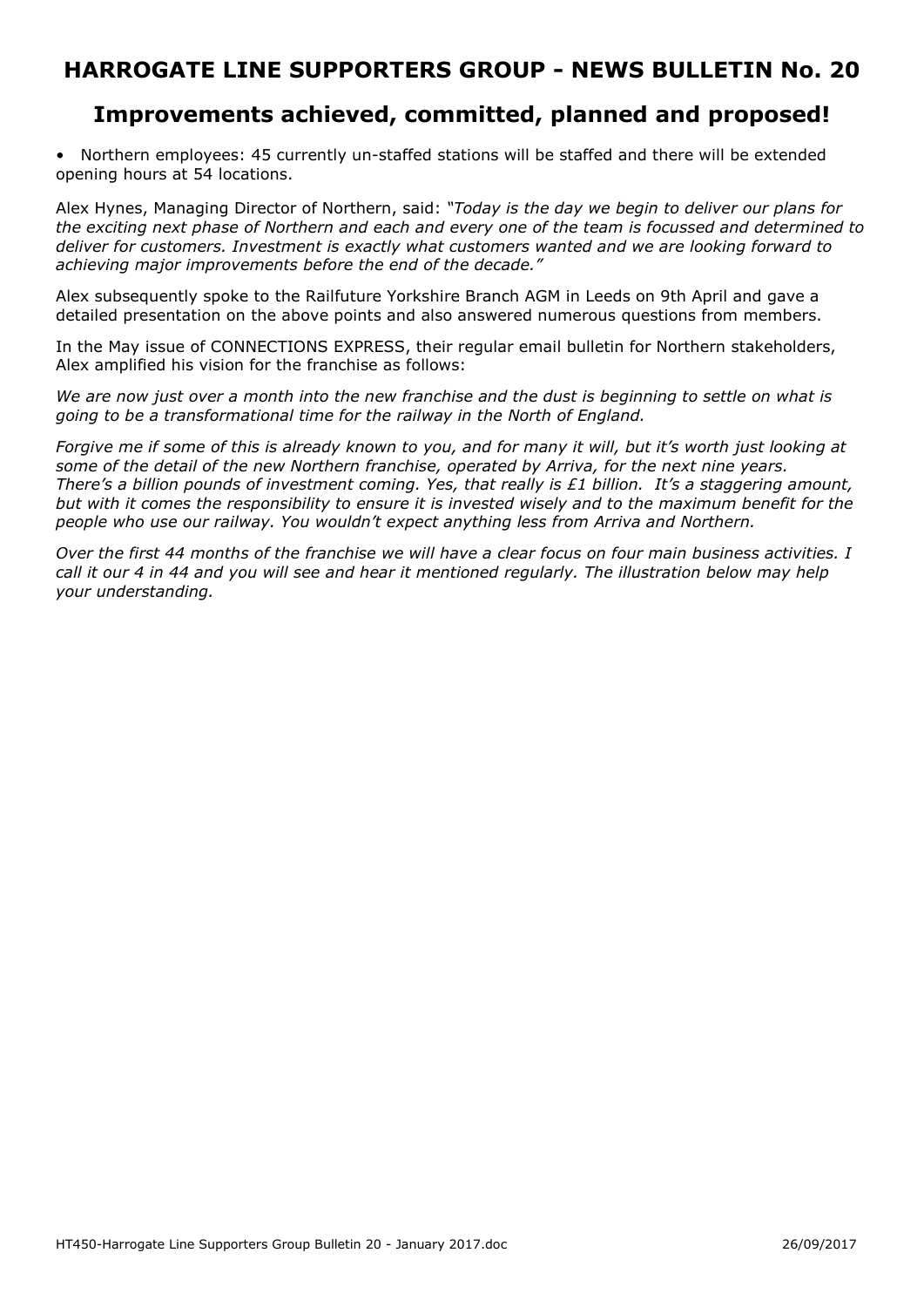# **Improvements achieved, committed, planned and proposed!**



## **6. Northern's plans for more frequent and better trains for York-Harrogate-Leeds**

The new franchise specification shows that the frequency of services between Harrogate and Leeds will be doubled for most of the day from December 2017. They will operate four trains an hour, every 15 minutes each way from 07.00 until 19.00 and every 30 minutes from around 06.00 until 07.00 and from 19.00 to 23.00 on weekdays and similarly at weekends.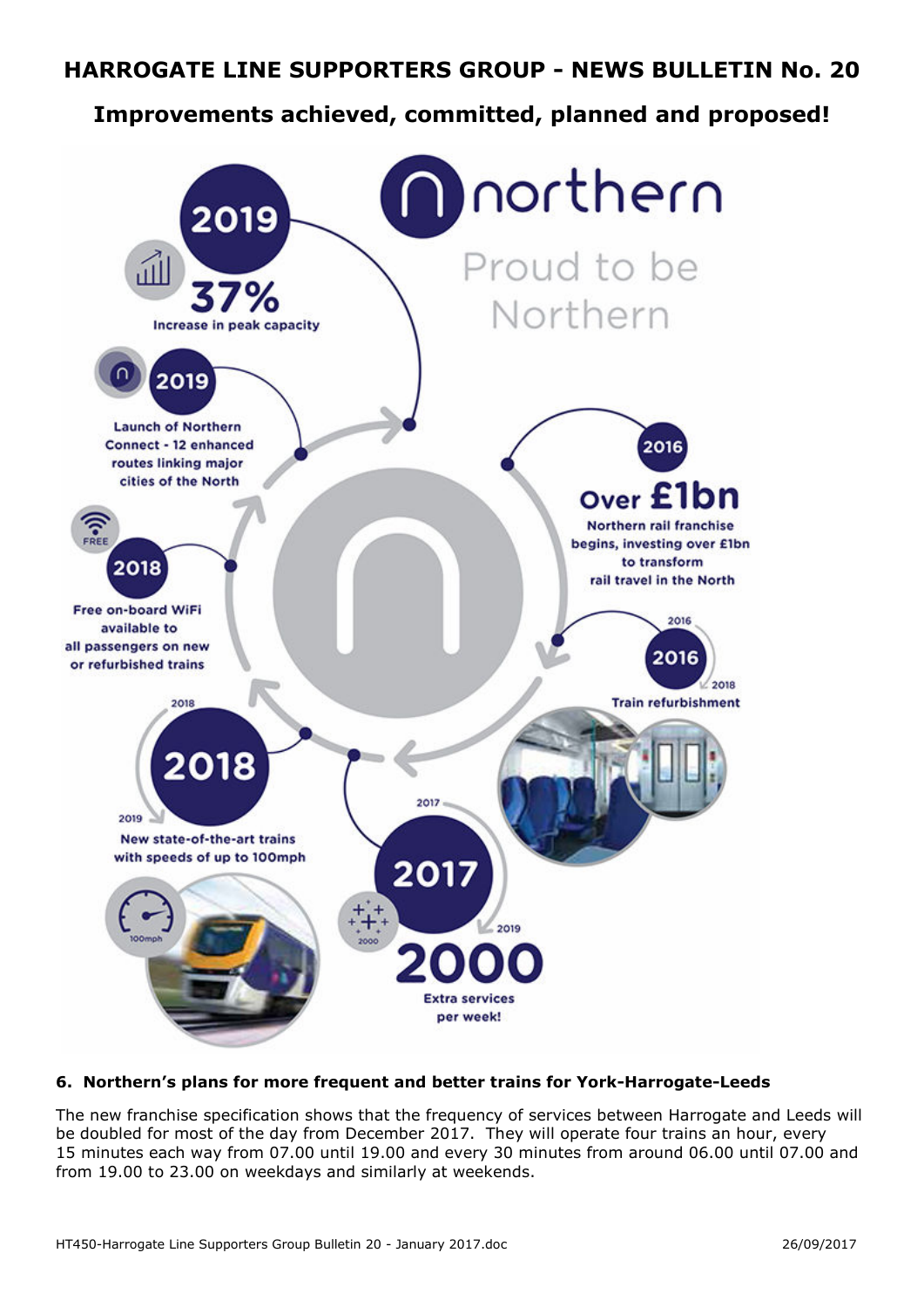# **Improvements achieved, committed, planned and proposed!**

Speaking about the whole Franchise, Alex Hynes said *"there will be 140 diesel carriages and 141 electric carriages in service by 2020. The Pacers will have gone and these new trains will benefit from: CCTV; Free Wi-Fi; Air conditioning; Electronic seat reservations; 100 mph capability.* 

*All other trains will be refurbished to such a high standard that you won't be able to tell they aren't brand new. It won't be a case of new seat covers – it will be totally refurbished interiors and exteriors.* 

*We are going to add more than 2,000 extra services every week and around 400 additional services on a Sunday."*

Naturally we made enquiries about the prospects for better diesel trains on the Harrogate Line pending our aspirations for electrification in the next round of investment. The official answer on rolling stock is *"no immediate changes - they will remain Class 15X and Pacers for now – but all Pacers will be gone by January 2020".* 

However we understand unofficially that the Harrogate Line will be receiving refurbished Class 170/4 *Turbostar* trains cascaded from ScotRail, when they are replaced by electric trains on the Edinburgh-Glasgow line in 2018. These are three-car diesel trains built by Bombardier Transportation and previously ADtranz at Derby between 1999 and 2005. The same class of trains has been used on the TransPennine Express services between Manchester and Hull. They are capable of 100mph – although not on the Harrogate Line as it stands at present!

### **7. Leeds Bradford Airport MasterPlan recognises potential for a Parkway Station**

Harrogate Chamber has long been promoting the need for a rail link to Leeds Bradford Airport in order to relieve traffic congestion on local roads and save passengers the cost of car parking at the Airport. We have continued lobbying the Airport Management, the Leeds City Council, the West Yorkshire Combined Authority, the Harrogate Rail Officers Group, plus the local MPs and Parish Councils, etc.

Our proposal was to build a new station on the existing Harrogate Line where it passes closest to the Airport and then to use the existing long-stay shuttle service for transfer to the Terminal Building, just as occurs when passengers park their cars at the Airport. This proposal had been resisted by the consultants engaged by the DfT and the WYCA on the grounds that people do not like to change mode.

On 3<sup>rd</sup> March 2016, Leeds Bradford® Airport unveiled a new Masterplan outlining its vision for the future - entitled the *'Route to 2030'.* See: http://www.leedsbradfordairport.co.uk/about-theairport/airport-masterplan.

The key features were quoted as:

- *Upgraded airport entrance and commercial gateway development*
- *'Commercial Hub' and airport hotel in close proximity to terminal*
- *Rail connectivity linking Leeds, Bradford, Harrogate and York including 'Parkway' station and Tram Train / Light Rail options*
- *Upgraded road access and public transport enhancements*
- *Timely expansion of terminal building and investment in apron infrastructure*

This is the first time that our proposal for a Parkway Station has been recognised as a likely solution to the need for a rail link, after WYCA Consultants rejected a direct heavy rail link as impracticable due to the gradients involved. They suggested a new light rail as an attractive but very expensive option.

Our detailed proposal for a Leeds Bradford Airport Parkway Station can be sent by email on request. (Ref: HT475). The benefits and rationale are summarised as follows:

- *Avoidance of high capital and maintenance cost of new route infrastructure and rolling stock*
- *Operationally efficient. There is no requirement for separate exclusive/dedicated rail or bus services which would import significant recurring additional on-costs of operation.*
- *Reliably faster generalised and actual journey times than any other mode.*
- *Improved regional connectivity to the Airport from the whole LCR including Bradford, Halifax, Huddersfield, Skipton and Wakefield plus North Yorkshire, etc. via Leeds or York.*
- *Better, simplified regional penetration to include Harrogate, Knaresborough, York and beyond.*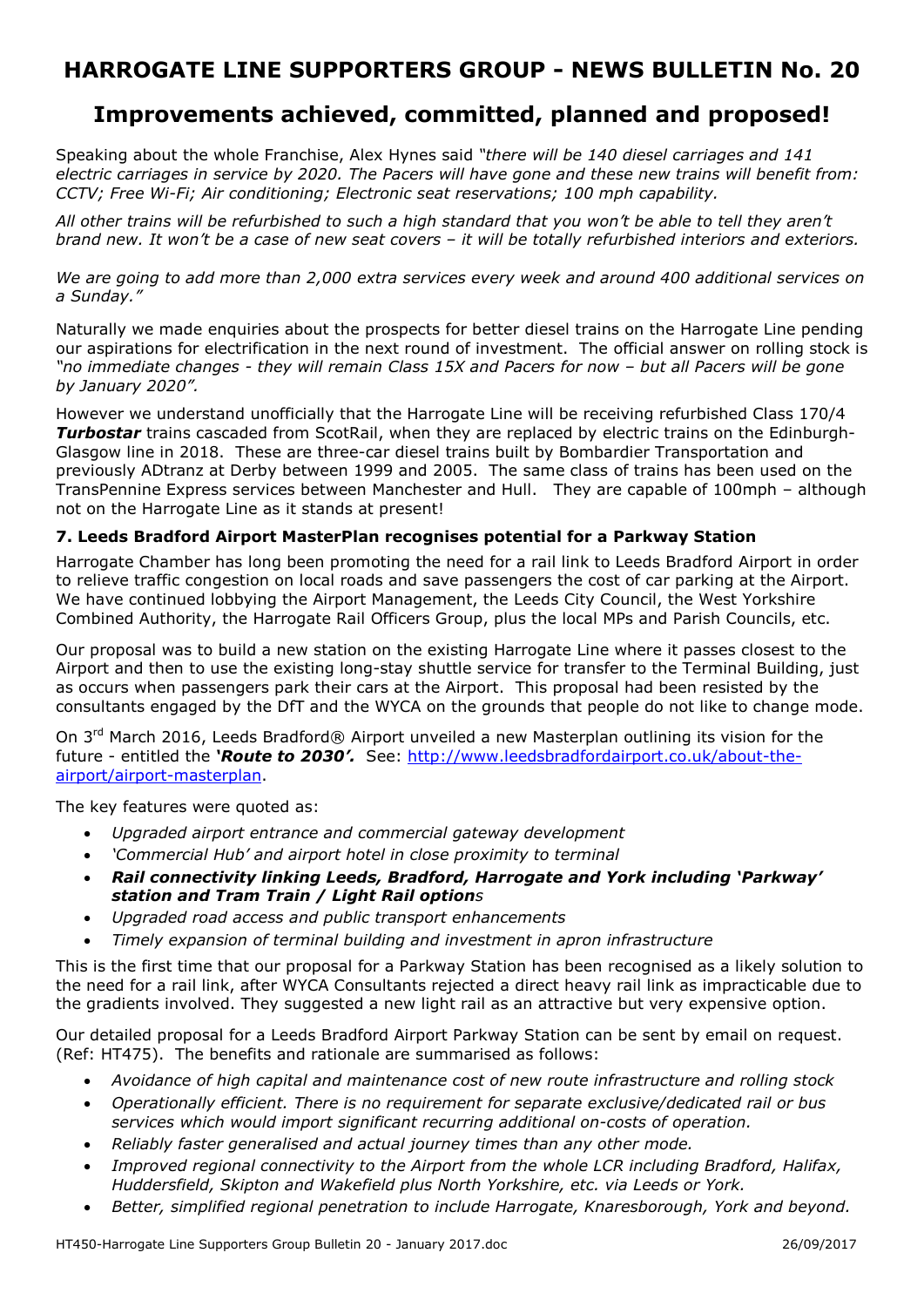## **Improvements achieved, committed, planned and proposed!**

- *Significantly lower and more efficient use of public funds with sustainable opex costs.*
- *Many additional local Park & Ride beneficiaries including Arthington, Bramhope, Pool and Yeadon, whilst Cookridge is within easy walking distance.*
- *Overspill for constrained Horsforth station in terms of car access, parking and platforms.*
- *Will make a proportionately greater fare-box contribution to net costs than any other option*

This is a highly cost-effective, operationally efficient and better penetrating approach using existing infrastructure to best advantage. Entirely consistent with firm prioritised and committed plans already in place for improved walk-up service frequencies, train capacities, and electrification. It takes full advantage of 25kV electrification of the Harrogate Line, prioritised by the Electrification Task Force.

Future service frequency upgrades (e.g. 10 mins) will benefit both the Airport and the whole corridor. Long-term sustainable option providing far better regional penetration than any other option. Excellent wider connectivity to LBA across Leeds City Region via both Leeds and York stations – including HS2.

Uses scarce capacity on the rail network to best advantage by integration with existing services.

Multifunctional station combining airport access with substantial local commuting needs.

Train to terminal interchange by shuttle bus from Parkway Station should be better than that already provided between nearby long-stay car parking and the terminal in terms of timing and shelter.

Recognises objective DfT data/advice that this regional airport, like most others, functions primarily for leisure users with limited demand for more revenue-generative business users. Consequently any new direct heavy or light rail link to the Terminal has a poor business case for major capital investment.

### 8**. Leeds, Bradford, Skipton & York could have direct rail links to Airport on Harrogate Line**

Clearly a new LBA Parkway Station on the existing Harrogate Line is the best way to ensure frequent fast rail transfers from Leeds City Station to the Airport. With the current diesel operation the journey time would be about 15 minutes outward to the Airport and 17 minutes inward to Leeds City Station.

From December 2017 that should be available four times an hour or every 15 minutes from 07.00 until 19.00 and every 30 minutes from around 06.00 until 07.00 and from 19.00 until 23.00 on weekdays and similarly at weekends. When the Harrogate Line is electrified, the journey times between the Airport and Leeds City Station would be less than 15 minutes each way every 15 minutes. Harrogate will be about 20 mins and York about 50 mins. This compares with a current scheduled bus journey time of 30 minutes off peak but as long as 40 or 50 minutes in the morning and evening peaks

When the Harrogate Line is electrified, then the headline journey time advantage of a Parkway Station on the Harrogate Line will be very attractive to the people most likely to use it i.e. business users. The Leeds-Airport journey time will be unbeatable by any other mode by a significant margin - including tram-train.

Bradford could be integrated with direct services when Harrogate is electrified to provide through services. This is because the Leeds-Bradford Forster Square services already share the same tracks and platforms at Leeds station and out as far as Wortley Junction where the Harrogate line diverges.

This means there is no track/timetabling conflict or capacity issue at Leeds. In fact it could improve platform utilization by reducing dwell/turnaround times at Leeds. The services could also stop at Kirkstall Forge, Apperley Bridge, Shipley and Frizinghall, giving Bradford four stations with a through service to the Airport. Bradford now has more local journeys to/from Harrogate than any other local destination outside the Leeds-Harrogate York route itself. It is in the top 10 flows by journey

Furthermore and probably even more sensible would be to integrate Skipton-Leeds services once the Harrogate route is electrified. This would connect Skipton, Cononley, Steeton, Keighley, Crossflatts, Bingley and Saltaire additionally into the equation adding five further stations within Bradford Council's geography (more than double the number that LCC will have). Skipton services also use the same tracks and platforms. By integrating both Bradford Forster Square and Skipton to Leeds services with the Harrogate-York services we get four trains per hour - the magic number that is widely recognised as a "walk-up" frequency! *(Alternatively the Ilkley services could be integrated likewise.)*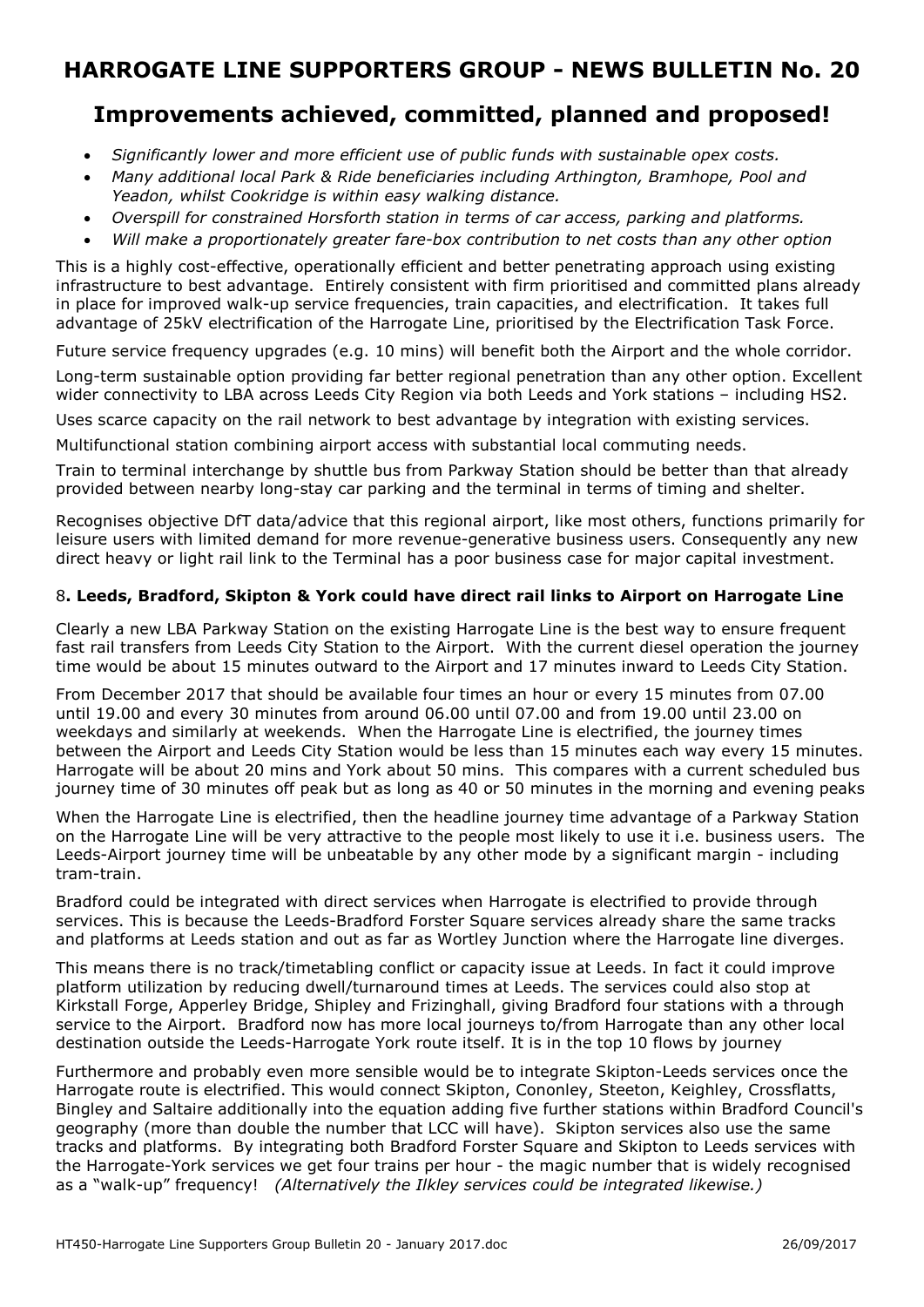## **Improvements achieved, committed, planned and proposed!**

This proposition could be used to prioritise the electrification of the Harrogate Line and provide some of the desired cross-city services through Leeds Station, whilst improving platform availability. It would also meet the repeated demands from Bradford Council and others for a direct rail link to the Airport – with no extra capital or operating costs! A suggested schematic diagram is attached for comments.

We think this strategic vision should make the LBA Parkway proposal extremely compelling. It ties together the airport station and electrification, gaining a massive synergy, although neither would become interdependent in terms of funding or implementation.

*(With acknowledgement to Mark J Leving, now Senior Associate, First Class Partnerships Ltd)* 

### **9. Changes in Harrogate Chamber leadership and administration**

On 12<sup>th</sup> November 2015, Brian Dunsby announced that he would step down from the voluntary role as the Chief Executive of Harrogate Chamber of Trade and Commerce at the next AGM.

At the Harrogate Chamber AGM on 9th May 2016, the Perlex team that has administered the Chamber since 2002 retired and new officers were elected. The new contact details are as follows:

CHIEF EXECUTIVE - Sandra Doherty, Alexa House. Tel: 01423 501988 Mobile: 07872 576022 e-mail: ceo@HarrogateChamber.co.uk (The current e-mail Chief Exec address will be automatically redirected at the end of May.)

PUBLIC RELATIONS OFFICER - Vicky Carr, The Content Market. Tel: 01423 501323 Mobile: 07867 538634. e-mail: press@HarrogateChamber.co.uk

TRAFFIC & TRANSPORT SPOKESMAN - Brian L Dunsby, Perlex Associates. Tel: 014223 879208 Mobile: 07836 537512. e-mail: Transport@HarrogateChamber.co.uk

The new web site for the Chamber is now under construction at www.HarrogateChamber.co.uk

Perlex will continue to administer the Harrogate Christmas Market and the Yorkshire Business Market using PO Box 888, HG2 8UH. Please look at the following web sites for more details: www.HarrogateChristmasMarket.org and www.YorkshireBusinessMarket.org.

Brian Dunsby has been asked to continue representing the Harrogate Chamber's interests in traffic and transport developments in the area. He will continue to manage the Harrogate Line Supporters Group.

### **10. Rail Future - Yorkshire Branch Meeting**

All recipients of this Bulletin are invited to the next meeting of Railfuture Yorkshire Branch on Saturday 4th June 2016, 13.00 - 16.00 at Brian Jackson House, New North Parade, Huddersfield HD1 5JP

The main speaker will be Chris Nutton, Operations Director of Transpennine Express

Admission is free but non-members of RFY must pre-register with the Membership Secretary Paul Colbeck, 14 St Giles Way, Copmanthorpe York YO23 3XT. Paul.colbeck@railfuture.org.uk.

### *FOR INFORMATION:*

*Railfuture is the UK's leading independent organisation campaigning for better rail services for passengers and freight. Railfuture is a voluntary group representing rail users, with 20,000 affiliated and individual members. It is not affiliated to or funded by train companies, political parties or trade unions, and uses one-member one-vote democracy*.

For more details or to join see http://www.railfuture.org.uk/join/

### **PLEASE SEND NEWS OF ANY OTHER MEETINGS OR PLANS THAT MAY AFFECT THE HARROGATE LINE TO: info@harrogateline.org .**

Thank you for your continued support.